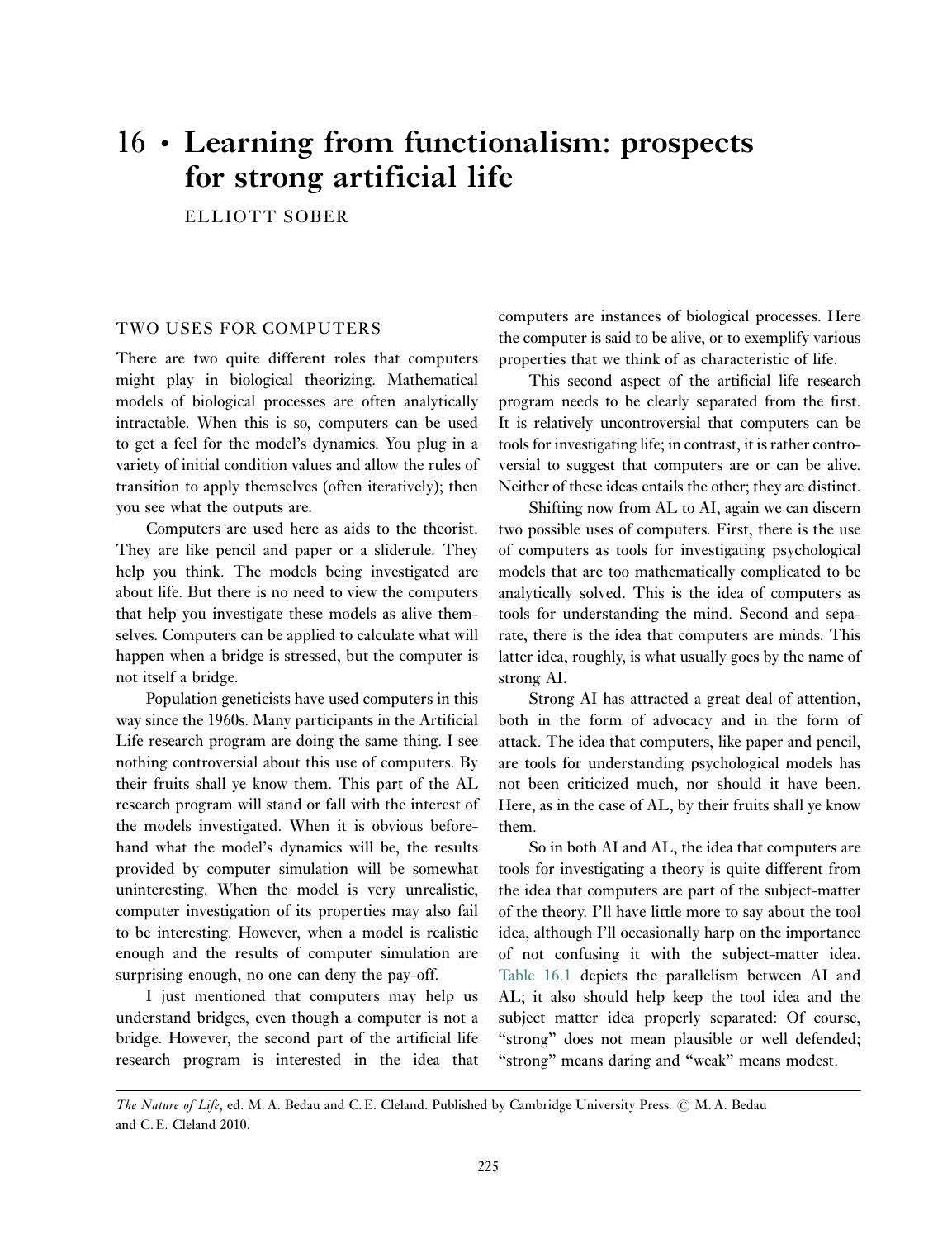Table 16.1. Parallelism between AI and AL

|                                                | Psychology | <b>Biology</b> |
|------------------------------------------------|------------|----------------|
| Computers are<br>tools for investigating       | weak AI    | weak AL        |
| Computers are part<br>of the subject matter of | strong AI  | strong AL      |

Where did the idea that computers could be part of the subject matter of psychological and biological theories come from? Recent philosophy has discussed the psychological issues a great deal, the biological problem almost not at all. Is it possible to build a case for living computers that parallels the arguments for thinking computers? How far the analogy can be pushed is what I want to determine.

## THE PROBLEM OF MIND AND THE PROBLEM OF LIFE

The mind/body problem has witnessed a succession of vanguard theories. In the early 1950s,  $Ryle^{12}$  and Wittgenstein<sup>18</sup> advocated forms of logical behaviorism. This is the idea that the meaning of mentalistic terms can be specified purely in terms of behavior. Ryle attacked the Myth of the Ghost in the Machine, which included the idea that mental states are inner causes of outward behavior.

In the mid 1950s to mid 1960s, behaviorism itself came under attack from mind/brain identity theorists. Australian materialists like  $Place<sup>10</sup>$  and  $Smart<sup>14</sup>$ maintained that mental states are inner causes. But more than that, they argued that mental properties would turn out to be identical with physical properties. Whereas logical behaviorists usually argued for their view in an a priori fashion, identity theorists said they were formulating an empirical thesis that would be borne out by the future development of science.

The identity theory can be divided into two claims. They claimed that each mental object is a physical thing. They also claimed that each mental property is a physical property. In the first category fall such items as minds, beliefs, memory traces, and afterimages. The second category includes believing that snow is white and feeling pain. This division may seem a bit artificial—why bother to make separate claims about my belief that snow is white and the property of believing that snow is white? In a moment, the point of this division will become plain.

Beginning in the mid 1960s the identity theory was challenged by a view that philosophers called functionalism. Hilary Putnam,  $11$  Jerry Fodor, and Daniel Dennett<sup>3</sup> argued that psychological properties are multiply realizable. If this is correct, then the identity theory must be rejected.

To understand what multiple realizability means, it is useful to consider an analogy. Consider mousetraps. Each of them is a physical object. Some are made of wire, wood, and cheese. Others are made of plastic and poison. Still others are constituted by bunches of philosophers scurrying around the room armed with inverted wastepaper baskets.

What do all these mousetraps have in common? Well, they are all made of matter. But more specifically, what properties do they share that are unique to them? If mousetraps are multiply realizable, then there is no physical property that all mousetraps, and only mousetraps, possess.

Each mousetrap is a physical thing, but the property of being a mousetrap is not a physical property. Here I am putting to work the distinction between object and property that I mentioned before.

Just as there are many physical ways to build a mousetrap, so, functionalists claimed, there are many physical ways to build a mind. Ours happens to be made of DNA and neurons. But perhaps computers could have minds. And perhaps there could be organisms in other species or in other galaxies that have minds, but whose physical organization is quite different from the one we exemplify. Each mind is a physical thing, but the property of having a mind is not a physical property.

Dualism is a theory that I have not mentioned. It claims that minds are made of an immaterial substance. Identity theorists reject dualism. So do functionalists. The relationship between these three theories can be represented by saying how each theory answers a pair of questions (see Table 16.2).

I mentioned earlier that identity theorists thought of themselves as advancing an empirical thesis about the nature of the mind. What about functionalism? Is it an empirical claim? Here one finds a division between two styles of argument. Sometimes functionalists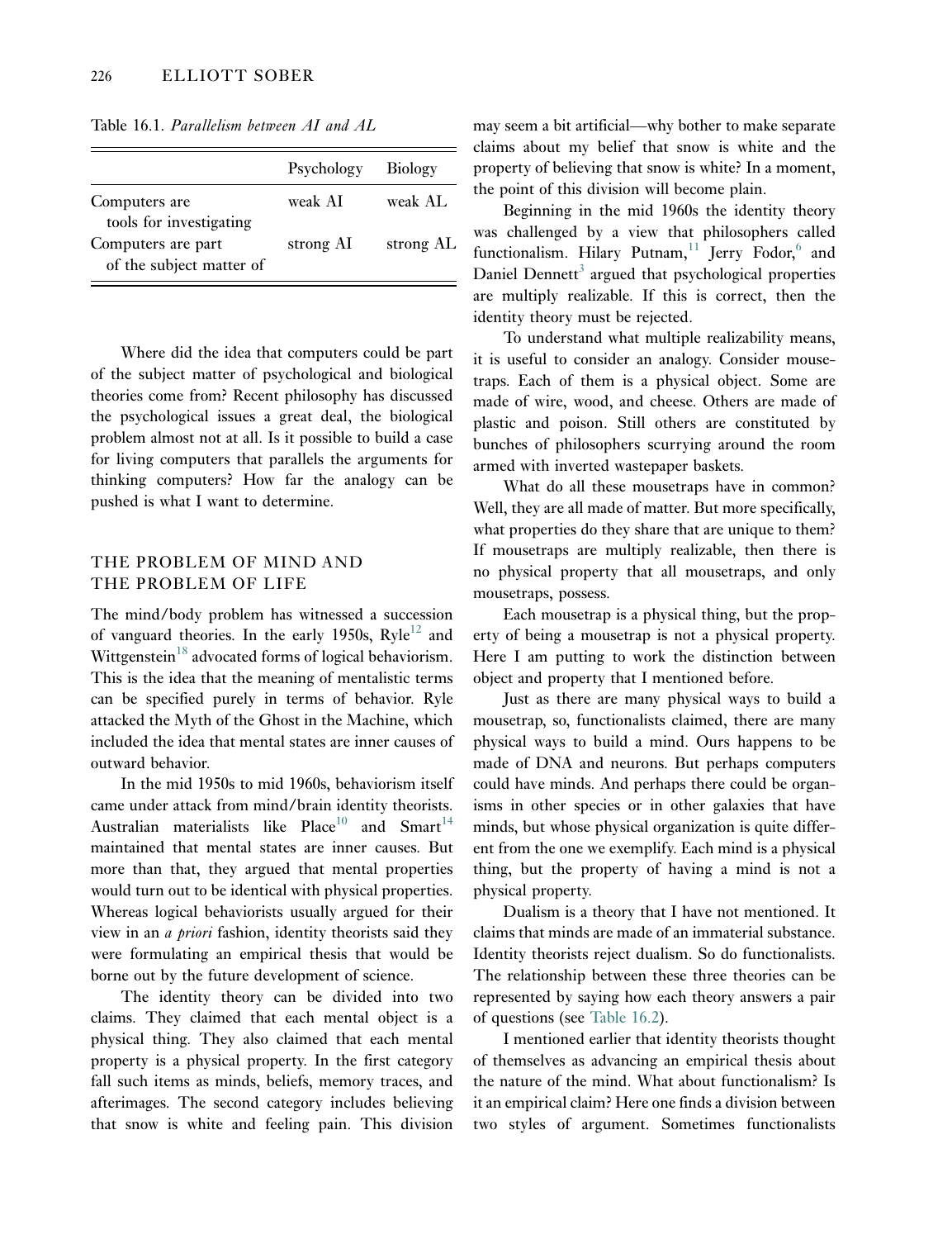|            |                | Are mental $\equiv$ physical? |                    |
|------------|----------------|-------------------------------|--------------------|
|            |                | Dualism Functionalism         | Identity<br>theory |
| Objects    | No.            | <b>Yes</b>                    | Yes                |
| Properties | N <sub>0</sub> | $\rm No$                      | Yes                |

Table 16.2. Three theories of mind

appear to think that the meaning of mentalistic terminology guarantees that the identity theory must be false. This a priori tendency within functionalism notwithstanding, I prefer the version of that theory that advances an empirical thesis. It is an empirical question how many different physical ways a thinking thing can be built. If the number is enormously large, then functionalism's critique of the identity theory will turn out to be right. If the number is very small (or even one), then the identity theory will be correct. Perhaps the design constraints dictated by psychology are satisfiable only within a very narrow range of physical systems; perhaps the constraints are so demanding that this range is reduced to a single type of physical system. This idea cannot be dismissed out of hand.

If philosophers during the same period of time had been as interested in the problem of life as they were in the problem of mind, they might have formulated biological analogs of the identity theory and functionalism. However, a biological analog of mind/body dualism does not have to be invented—it existed in the form of vitalism. Dualists claim that beings with minds possess an immaterial ingredient. Vitalists claim that living things differ from inanimate objects because the former contain an immaterial substance—an élan vital.

Had the problem of life recapitulated the problem of mind, the triumphs of molecular biology might then have been interpreted as evidence for an identity theory, according to which each biological property is identical with some physical property. Finally, the progression might have been completed with an analog of functionalism. Although each living thing is a material object, biological properties cannot be identified with physical ones.

Actually, this functionalist idea has been espoused by biologists, although not in the context of trying to recapitulate the structure of the mind/body problem. Thus, Fisher<sup>5</sup> says that "fitness, although measured by

a uniform method, is qualitatively different for every different organism." Recent philosophers of biology have made the same point by arguing that an organism's fitness is the upshot of its physical properties even though fitness is not itself a physical property. What do a fit cockroach and a fit zebra have in common? Not any physical property, any more than a wood and wire mousetrap must have something physical in common with a human mouse catcher. Fitness is multiply realizable.

There are many other biologically interesting properties and processes that appear to have the same characteristic. Many of them involve abstracting away from physical details. For example, consider Lewontin's<sup>1</sup> characterization of what it takes for a set of objects to evolve by natural selection. A necessary and sufficient condition is heritable variation in fitness. The objects must vary in their capacity to stay alive and to have offspring. If an object and its offspring resemble each other, the system will evolve, with fitter characteristics increasing in frequency and less-fit traits declining.

This abstract skeleton leaves open what the objects are that participate in a selection process. Darwin thought of them as organisms within a single population. Group selectionists have thought of the objects as groups or species or communities. The objects may also be gametes or strands of DNA, as in the phenomena of meiotic drive and junk DNA.

Outside the biological hierarchy, it is quite possible that cultural objects should change in frequency because they display heritable variation in fitness. If some ideas are more contagious than others, they may spread through the population of thinkers. Evolutionary models of science exploit this idea. Another example is the economic theory of the firm; this describes businesses as prospering or going bankrupt according to their efficiency.

Other examples of biological properties that are multiply realizable are not far to seek. Predatory/prey theories, for example, abstract away from the physical details that distinguish lions and antelopes from spiders and flies.

I mentioned before that functionalism in the philosophy of mind is best seen as an empirical thesis about the degree to which the psychological characteristics of a system constrain the system's physical realization. The same holds for the analog of functionalism as a thesis about biological properties. It may be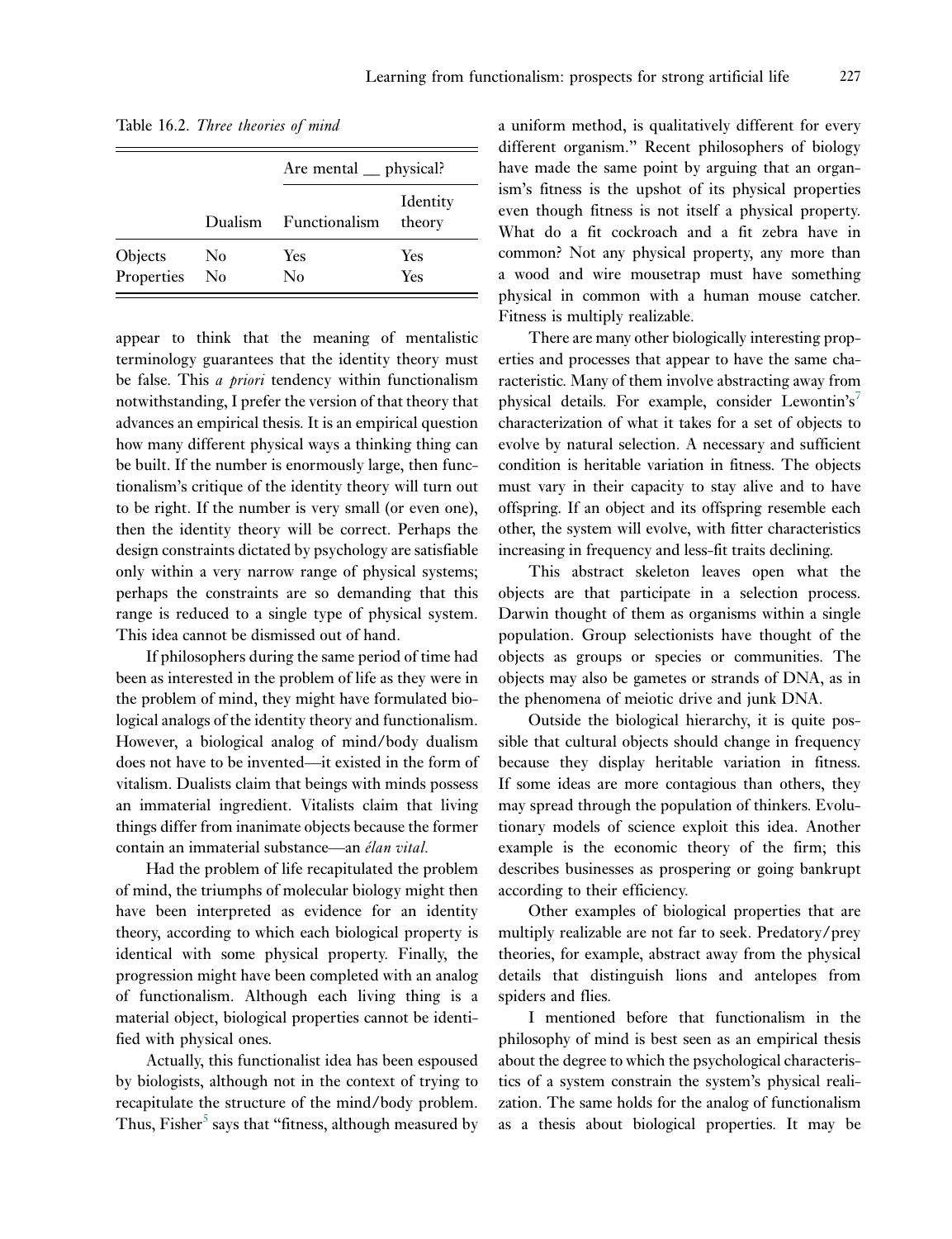somewhat obvious that some biological properties—like the property of being a predator—place relatively few constraints on the physical characteristics a system must possess. But for others, it may be much less obvious.

Consider, for example, the fact that DNA and RNA are structures by which organisms transmit characteristics from parents to offspring. Let us call them hereditary mechanisms. It is a substantive question of biology and chemistry whether other molecules could play the role of a hereditary mechanism. Perhaps other physical mechanisms could easily do the trick; perhaps not. This cannot be judged a priori, but requires a substantive scientific argument.

## WHAT ARE PSYCHOLOGICAL PROPERTIES, IF THEY ARE NOT PHYSICAL?

In discussing functionalism's criticism of the mind/ brain identity theory, I mainly emphasized functionalism's negative thesis. This is a claim about what psychological states are not; they aren't physical. But this leaves functionalism's positive proposal unstated. If psychological properties aren't physical, what are they, then?

Functionalists have constructed a variety of answers to this question. One prominent idea is that psychological states are computational and representational. Of course, the interest and plausibility of this thesis depends on what "computational" and "representational" are said to mean. If a functionalist theory entails that desk calculators and photoelectric eyes have beliefs about the world, it presumably has given too permissive an interpretation of these concepts. On the other hand, if functionalism's critique of the identity theory is right, then we must not demand that a system be physically just like us for it to have a psychology. In other words, the problem has been to construct a positive theory that avoids, as Ned Block<sup>1</sup> once put it, both chauvinism and liberalism. Chauvinistic theories are too narrow, while liberal theories are too broad, in their proposals for how the domain of psychology is to be characterized.

## BEHAVIORISM AND THE TURING TEST

Functionalists claim that psychological theories can be formulated by abstracting away from the physical details that distinguish one thinking system from another. The question is: How much abstracting should one indulge in?

One extreme proposal is that a system has a mind, no matter what is going on inside it, if its behavior is indistinguishable from some other system that obviously has a mind. This is basically the idea behind the Turing Test. Human beings have minds, so a machine does too, if its behavior is indistinguishable from human behavior. In elaborating this idea, Turing was careful that "irrelevant" cues not provide a tip off. Computers don't look like people, but Turing judged this fact to be irrelevant to the question of whether they think. To control for this distracting detail, Turing demands that the machine be placed behind a screen and its behavior standardized. The behavior is to take the form of printed messages on a tape.

Besides intentionally ignoring the fact that computers don't look like people, this procedure also assumes that thinking is quite separate from doing. If intelligence requires manipulating physical objects in the environment, then the notion of behavior deployed in the Turing Test will be too meager. Turing's idea is that intelligence is a property of pure cogitation, so to speak. Behavior limited to verbal communication is enough.

So the Turing Test represents one possible solution to the functionalist's problem. Not only does thought not require a physical structure like the one our brains possess. In addition, there is no independently specifiable internal constraint of any kind. The only requirement is an external one, specified by the imitation game.

Most functionalists regard this test as too crude. Unfortunately, it seems vulnerable to both type-1 and type-2 errors. That is, a thing that doesn't think can be mistakenly judged to have a mind and a thinking thing can be judged to lack a mind by this procedure (see Table 16.3).

In discussions of AI, there has been little attention to type-2 errors. Yet, it seems clear that human beings with minds can imitate the behavior of mindless computers and so fool the interrogator into thinking that they lack minds. Of perhaps more serious concern is the possibility that a machine might have a mind, but have beliefs and desires so different from those of any human being that interrogators would quickly realize that they were not talking to a human being. The machine would flunk the Turing Test, because it cannot imitate human response patterns; it is another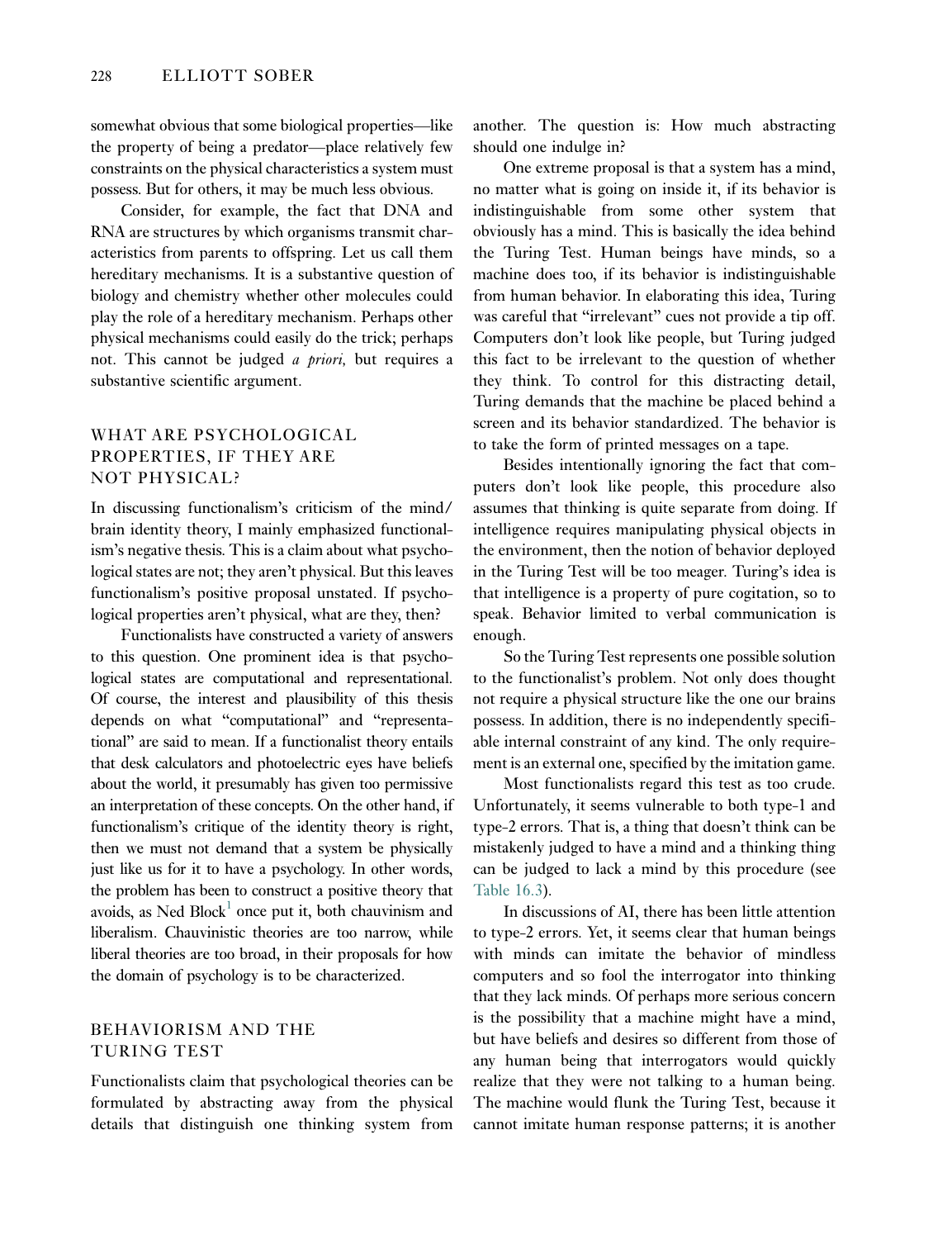|                                                    | The subject<br>thinks | The subject<br>does not think |
|----------------------------------------------------|-----------------------|-------------------------------|
| The subject passes<br>The subject does<br>not pass | ok<br>$type-2$        | type-1<br>ok                  |

Table 16.3. Errors in the Turing Test

matter to conclude that the machine, therefore, does not have a mind at all.

The possibility of type-2 error, though real, has not been the focus of attention. Rather, in order to overcome the presumption that machines can't think, researchers in AI have been concerned to construct devices that pass the Turing Test. The question this raises is whether the test is vulnerable to type-1 errors.

One example that displays the possibility of type-1 error is due to Ned Block.<sup>2</sup> Suppose we could write down a tree structure in which every possible conversation that is 5 hours or less in duration is mapped out. We might trim this tree by only recording what an "intelligent" respondent might say to an interrogator, leaving open whether the interrogator is "intelligent" or not. This structure would be enormously large, larger than any current computer would be able to store. But let's ignore that limitation and suppose we put this tree structure into a computer.

By following this tree structure, the machine would interact with its interrogator in a way indistinguishable from the way in which an intelligent human being would do so. Yet the fact that the machine simply makes its way through this simple tree structure strongly suggests that the machine has no mental states at all.

One might object that the machine could be made to fail the Turing Test if the conversation pressed on beyond five hours. This is right, but now suppose that the tree is augmented in size, so that it encompasses all sensible conversations that are ten hours or less in duration. In principle, the time limit on the tree might be set at any finite size—four score and ten years if you like.

Block draws the moral that thinking is not fully captured by the Turing Test. What is wrong with this branching structure is not the behaviors it produces but how it produces them. Intelligence is not just the ability to answer questions in a way indistinguishable

from that of an intelligent person. To call a behavior "intelligent" is to comment on how it is produced. Block concludes, rightly I think, that the Turing Test is overly behavioristic.

In saying this, I am not denying that the Turing Test is useful. Obviously, behavioral evidence can be telling. If one wants to know where the weaknesses are in a simulation, one might try to discover where the outputs mimic and where they do not. But it is one thing for the Turing Test to provide fallible evidence about intelligence, something quite different for the test to define what it is to have a mind.

A large measure of what is right about Searle's<sup>13</sup> much-discussed paper "Minds, Brains, and Programs" reduces to this very point. In Searle's Chinese room example, someone who speaks no Chinese is placed in a room, equipped with a manual, each of whose entries maps a story in Chinese (S) and a question in Chinese about that story (Q) onto an answer in Chinese to that story (A). That is, the man in the room has a set of rules, each with the form

$$
S+Q\to A.
$$

Chinese stories are sent into the room along with questions about those stories, also written in Chinese. The person in the room finds the  $S + Q$  pairing on his list, writes down the answer onto which the pair is mapped, and sends that message out of the room. The input/ output behavior of the room is precisely what one would expect of someone who understands Chinese stories and wishes to provide intelligent answers (in Chinese) to questions about them. Although the system will pass the Turing Test, Searle concludes that the system that executes this behavior understands nothing of Chinese.

Searle does not specify exactly how the person in the room takes an input and produces an output. The details of the answer manual are left rather vague. But Block's example suggests that this makes all the difference. If the program is just a brute-force pairing of stories and questions on the one hand and answers on the other, there is little inclination to think that executing the program has anything to do with understanding Chinese. But if the manual more closely approximates what Chinese speakers do when they answer questions about stories, our verdict might change. Understanding isn't definable in terms of the ability to answer questions; in addition, how one obtains the answers must be taken into account.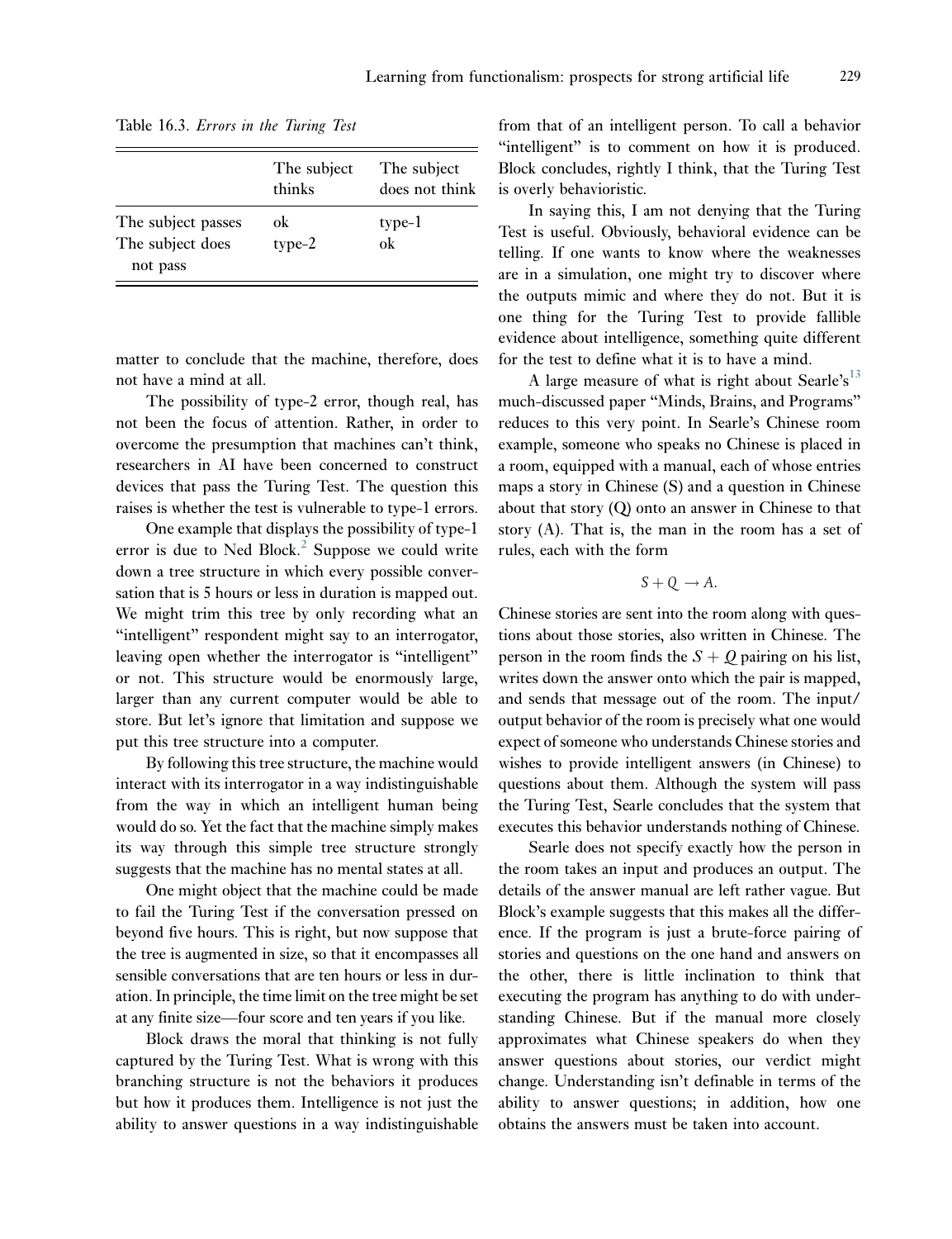Searle considers one elaboration of this suggestion in the section of his paper called "The Brain Simulator Reply (Berkeley and MIT). $v^{13}$  Suppose we simulate "the actual sequence of neuron firings at the synapses of the brain of a native Chinese speaker when he understands stories in Chinese and gives answers to them." A system constructed in this way would not just duplicate the stimulus/response pairings exemplified by someone who understands Chinese; in addition, such a system would closely replicate the internal processes mediating the Chinese speaker's input/output connections.

I think that Searle's reply to this objection is question-begging. He says "the problem with the brain simulator is that it is simulating the wrong things about the brain. As long as it simulates only the formal structure of the sequence of neuron firings at the synapses, it won't have simulated what matters about the brain, namely its causal properties, its ability to produce intentional states."

Although Searle does not have much of an argument here, it is important to recognize that the denial of his thesis is far from trivial. It is a conjecture that might or might not be right that the on/off states of a neuron, plus its network of connections with other neurons, exhaust what is relevant about neurons that allows them to form intentional systems. This is a meager list of neuronal properties, and so the conjecture that it suffices for some psychological characteristic is a very strong one. Neurons have plenty of other characteristics; the claim that they are all irrelevant as far as psychology goes may or may not be true.

There is another way in which Searle's argument recognizes something true and important, but, I think, misinterprets it. Intentionality crucially involves the relationship of "aboutness." Beliefs and desires are about things in the world outside the mind. How does the state of an organism end up being about one object, rather than about another? What explains why some states have intentionality whereas others do not? One plausible philosophical proposal is that intentionality involves a causal connection between the world and the organism. Crudely put, the reason my term "cat" refers to cats is that real cats are related to my use of that term in some specific causal way. Working out what the causal path must be has been a difficult task for the causal theory of reference. But leaving that issue aside, the claim that some sort of causal

relation is necessary, though perhaps not sufficient, for at least some of the concepts we possess, has some plausibility.

If this world/mind relationship is crucial for intentionality, then it is clear why the formal manipulation of symbols can't, by itself, suffice for intentionality. Such formal manipulation is purely internal to the system, but part of what makes a system have intentionality involves how the system and its states are related to the world external to the system.

Although conceding this point may conflict with some pronouncements by exponents of strong AI, it does not show that a thinking thing must be made of neuronal material. Consistent with the idea that intentionality requires a specific causal connection with the external world is the possibility that a silicon-chip computer could be placed in an environment and acquire intentional states by way of its interactions with the environment.

It is unclear what the acquisition process must be like, if the system is to end up with intentionality. But this lack of clarity is not specific to the question of whether computers could think; it also applies to the nature of human intentionality. Suppose that human beings acquire concepts like *cat* and *house*; that is, suppose these concepts are not innate. Suppose further that people normally acquire these concepts by causally interacting with real cats and houses. The question I wish to raise is whether human beings could acquire these concepts by having a neural implant performed at birth that suitably rewired their brains. A person with an implant would grow up and feel about the world the way any of us do who acquired the concepts by more normal means. If artificial interventions in human brains can endow various states with intentionality, it is hard to see why artificial interventions into silicon computers can't also do the trick.

I have tried to extract two lessons from Searle's argument. First, there is the idea that the Turing Test is overly behavioristic. The ability to mimic intelligent behavior is not sufficient for having intelligence. Second, there is the idea that intentionality aboutness—may involve a world/mind relationship of some specifiable sort. If this is right, then the fact that a machine (or brain) executes some particular program is not sufficient for it to have intentionality. Neither of these conclusions shows that silicon computers couldn't have minds.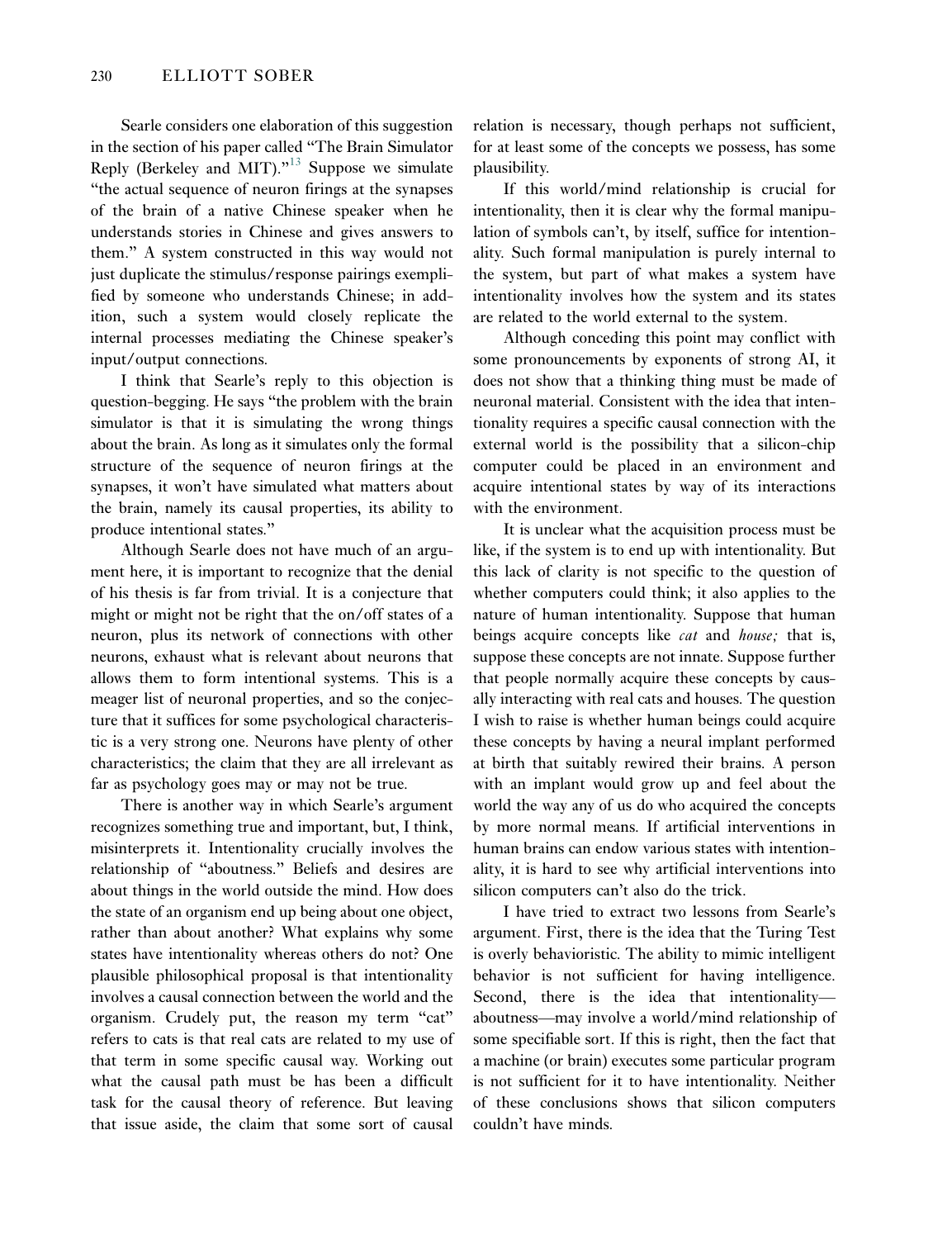What significance do these points have for the artificial life research program? Can the biological properties of an organism be defined purely in terms of environment/behavior pairings? If a biological property has this characteristic, the Turing Test will work better for it than the test works for the psychological property that Turing intended to describe. Let's consider photosynthesis as an example of a biological process. Arguably, a system engages in photosynthesis if it can harness the Sun's energy to convert water and  $CO<sub>2</sub>$  into simple organic compounds (principally  $CH<sub>2</sub>O$ ). Plants (usually) do this in their chloroplasts, but this is just one way to do the trick. If this is right, either for photosynthesis or for other biological properties, then the first lesson I drew about the Turing Test in the context of philosophy of mind may actually provide a disanalogy between AI and AL. Behaviorism is a mistake in psychology, but it may be the right view to take about many biological properties.

The second lesson I extracted from Searle's argument concerned intentionality as a relationship between a mental state and something outside itself. It is the relation of aboutness. I argued that the execution of a program cannot be the whole answer to the question of what intentionality is.

Many biological properties and processes involve relationships between an organism (or part of an organism) and something outside itself. An organism reproduces when it makes a baby. A plant photosynthesizes when it is related to a light source in an appropriate way. A predator eats other organisms. Although a computer might replicate aspects of such processes that occur inside the system of interest, computers will not actually reproduce or photosynthesize or eat unless they are related to things outside themselves in the right ways. These processes involve actions—interactions with the environment; the computations that go on inside the skin are only part of the story. Here, then, is an analogy between AI and AL.

#### THE DANGER OF GOING TOO FAR

Functionalism says that psychological and biological properties can be abstracted from the physical details concerning how those properties are realized. The main problem for functionalism is to say how much abstraction is permissible. A persistent danger for functionalist theories is that they err on the side of being too liberal. This danger is especially pressing when the mathematical structure of a process is confused with its empirical content. This confusion can lead one to say that a system has a mind or is alive (or has some more specific constellation of psychological or biological properties) when it does not.

A simple example of how this fallacy proceeds may be instructive. Consider the Hardy–Weinberg Law in population genetics. It says what frequencies the diploid genotypes at a locus will exhibit, when there is random mating, equal numbers of males and females, and no selection or mutation. It is, so to speak, a "zero-force law"—it describes what happens in a population if no evolutionary forces are at work (see Sober<sup>16</sup>). If p is the frequency of the A allele and q is the frequency of a (where  $p + q = 1$ ), then in the circumstances just described, the frequencies of AA, *Aa* and *aa* are  $p^2$ , 2pq, and  $q^2$ , respectively.

Consider another physical realization of the simple mathematical idea involved in the Hardy– Weinberg Law. A shoe manufacturer produces brown shoes and black shoes. By accident, the assembly line has not kept the shoes together in pairs, but has dumped all the left shoes into one pile and all the right shoes into another. The shoe manufacturer wants to know what the result will be if a machine randomly samples from the two piles and assembles pairs of shoes. If  $p$  is the frequency of black shoes and q is the frequency of brown ones in each pile, then the expected frequency of the three possible pairs will be  $p^2$ , 2pq, and  $q^2$ . Many other examples of this mathematical sort could be described.

Suppose we applied the Hardy–Weinberg Law to a population of Drosophila. These fruit flies are biological objects; they are alive and the Hardy–Weinberg Law describes an important fact about how they reproduce. As just noted, the same mathematical structure can be applied to shoes. But shoes are not alive; the process by which the machine forms pairs by random sampling is not a biological one.

I wish to introduce a piece of terminology: the Shoe/Fly Fallacy is the mistaken piece of reasoning embodied in the following argument:

Flies are alive. Flies are described by law L. Shoes are described by law L. Hence, shoes are alive.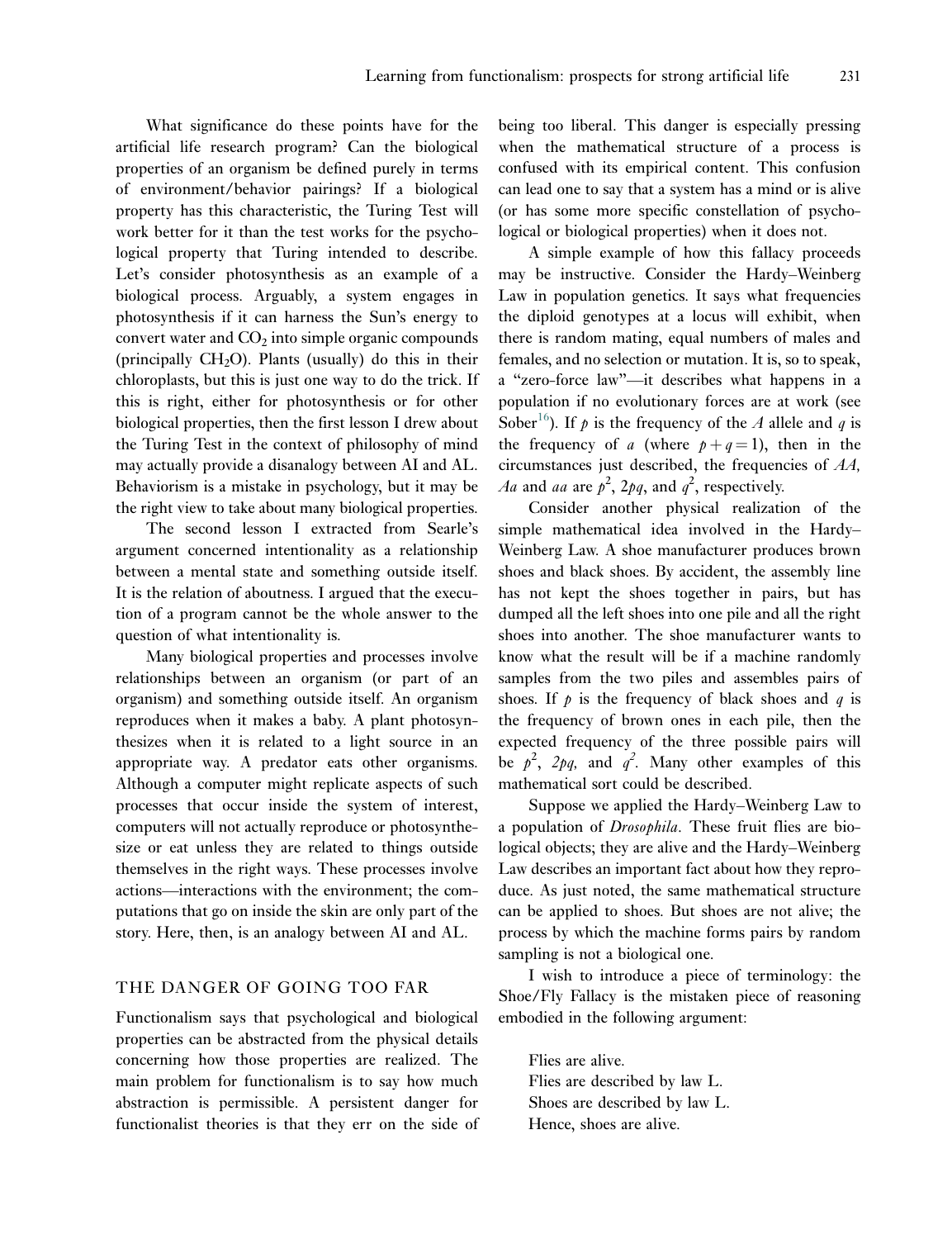A variant of this argument focuses on a specific biological property—like reproduction—rather than on the generic property of "being alive."

Functionalist theories abstract away from physical details. They go too far—confusing mathematical form with biological (or psychological) subject matter when they commit the Shoe/Fly Fallacy. The result is an overly liberal conception of life (or mind).

The idea of the Shoe/Fly Fallacy is a useful corrective against overhasty claims that a particular artificial system is alive or exhibits some range of biological characteristics. If one is tempted to make such claims, one should try to describe a system that has the relevant formal characteristics but is clearly not alive. The Popperian attitude of attempting to falsify is a useful one.

Consider, for example, the recent phenomenon of computer viruses. Are these alive? These cybernetic entities can make their way into a host computer and take over some of the computer's memory. They also can "reproduce" themselves and undergo "mutation." Are these mere metaphors, or should we conclude that computer viruses are alive?

To use the idea of the Shoe/Fly Fallacy to help answer this question, let's consider another, similar system that is not alive. Consider a successful chain letter. Because of its characteristics, it is attractive to its "hosts" (i.e., to the individuals who receive them). These hosts then make copies of the letters and send them to others. Copying errors occur, so the letters mutate.

I don't see any reason to say that the letters are alive. Rather, they are related to host individuals in such a way that more and more copies of the letters are produced. If computer viruses do no more than chain letters do, then computer viruses are not alive either.

Note the "if" in the last sentence. I do not claim that computer viruses, or something like them, cannot be alive. Rather, I say that the idea of the Shoe/Fly Fallacy provides a convenient format for approaching such questions in a suitably skeptical and Popperian manner.

## FROM HUMAN COGNITION TO AL, FROM BIOLOGY TO AL

One of the very attractive features of AI is that it capitalizes on an independently plausible thesis about human psychology. A fruitful research program about human cognition is based on the idea that cognition involves computational manipulations of representations. Perhaps some representations obtain their intentionality via a connection between mind and world. Once in place, these representations give rise to other representations by way of processes that exploit the formal (internal) properties of the representations. To the degree that computers can be built that form and manipulate representations, to that degree will they possess cognitive states.

Of course, very simple mechanical devices form and manipulate representations. Gas gauges in cars and thermostats are examples, but it seems entirely wrong to say that they think. Perhaps the computational view can explain why this is true by further specifying which kinds of representations and which kinds of computational manipulations are needed for cognition.

Can the analogous case be made for the artificial life research program? Can an independent case be made for the idea that biological processes in naturally occurring organisms involve the formation and manipulation of representations? If this point can be defended for naturally occurring organisms, then to the degree that computers can form and manipulate representations in the right ways, to that degree will the AL research program appear plausible.

Of course, human and animal psychology is part of human and animal biology. So it is trivially true that some biological properties involve the formation and manipulation of representations. But this allows AL to be no more than AL. The question, therefore, should be whether life processes other than psychological ones involve computations on representations.

For some biological processes, the idea that they essentially involve the formation and manipulation of representations appears plausible. Thanks to our understanding of DNA, we can see ontogenesis and reproduction as processes that involve representations. It is natural to view an organism's genome as a set of instructions for constructing the organism's phenotype. This idea becomes most plausible when the phenotypic traits of interest are relatively invariant over changes in the environment. The idea that genome represents phenotype must not run afoul of the fact that phenotypes are the result of a gene/ environment interaction. By the same token, blueprints of buildings don't determine the character of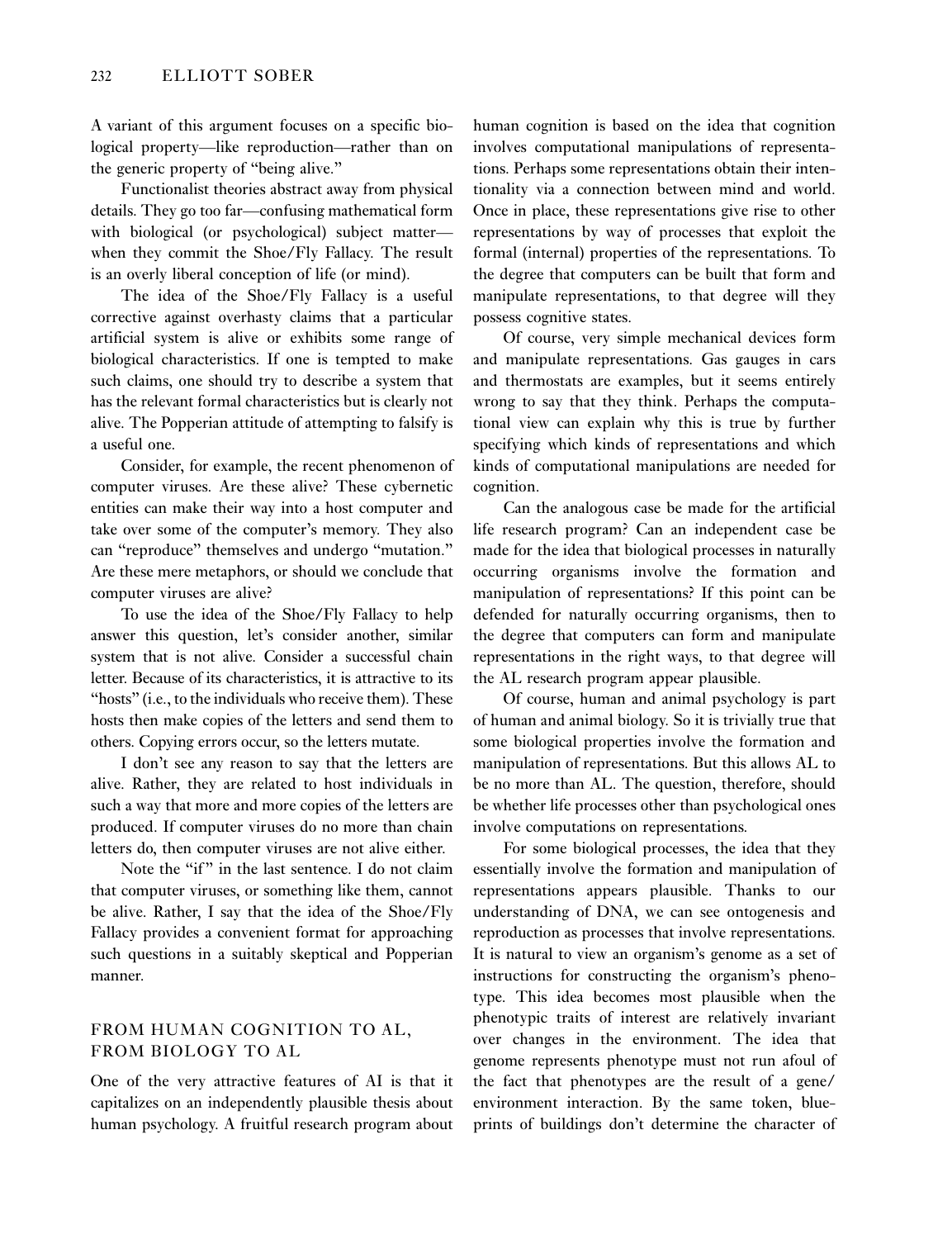a building in every detail. The building materials available in the environment and the skills of workers also play a role. But this does not stop us from thinking of the blueprint as a set of instructions.

In conceding that computers could exemplify biological characteristics like development and reproduction, I am not saying that any computers now do. In particular, computers that merely manipulate theories about growth and reproduction are not themselves participants in those processes. Again, the point is that a description of a bridge is not a bridge.

What of other biological properties and processes? Are they essentially computational? What of digestion? Does it involve the formation and manipulation of representations? Arguably not. Digestion operates on food particles; its function is to extract energy from the environment that the system can use. The digestive process, per se, is not computational.

This is not to deny that in some systems digestion may be influenced by computational processes. In human beings, if you are in a bad mood, this can cause indigestion. If the mental state is understood computationally, then digestion in this instance is influenced by computational processes. But this effect comes from without. This example does not undermine the claim that digestion is not itself a computational process.

Although I admit that this claim about digestion may be wrong, it is important that one not refute it by trivializing the concepts of representation and computation. Digestion works by breaking down food particles into various constituents. The process can be described in terms of a set of procedures that the digestive system follows. Isn't it a short step, then, to describing digestion as the execution of a program? Since the program is a representation, won't one thereby have provided a computational theory of digestion?

To see what is wrong with this argument, we need to use a distinction that Kant once drew in a quite different connection. It is the distinction between following a rule and acting in accordance with a rule. When a system follows a rule, it consults a representation; the character of this representation guides the system's behavior. On the other hand, when a system acts in accordance with a rule, it does not consult a representation; rather, it merely behaves as if it had consulted the rule.

The planets move in ellipses around the sun. Are they following a rule or are they just acting in accordance with a rule? Surely only the latter. No representation guides their behavior. This is why it isn't possible to provide a computational theory of planetary motion without trivializing the ideas of computation and representation. I conjecture that the same may be true of many biological processes; perhaps digestion is a plausible example.

In saying that digestion is not a computational process, I am not saying that computers can't digest. Planetary motion is not a computational process, but this does not mean that computers can't move in elliptical orbits. Computers can do lots of things that have nothing to do with the fact that they are computers. They can be doorstops. Maybe some of them can digest food. But this has nothing to do with whether a computational model of digestion will be correct.

I have focused on various biological processes and asked whether computers can instantiate or participate in them. But what about the umbrella question? Can computers be alive? If Turing's question was whether computers can think, shouldn't the parallel question focus on what it is to be alive, rather than on more fine-grained concepts like reproduction, growth, selection, and digestion?

I have left this question for last because it is the fuzziest. The problem is that biology seems to have little to tell us about what it is to be alive. This is not to deny that lots of detailed knowledge is available concerning various living systems. But it is hard to see which biological theories really tell us about the nature of life. Don't be misled by the fact that biology has lots to say about the characteristics of terrestrial life. The point is that there is little in the way of a principled answer to the question of which features of terrestrial life are required for being alive and which are accidental.

Actually, the situation is not so different in cognitive science. Psychologists and others have lots to tell us about this or that psychological process. They can provide information about the psychologies of particular systems. But psychologists do not seem to take up the question "What is the nature of mind?" where this question is understood in a suitable, nonchauvinistic way.

Perhaps you are thinking that these are the very questions a philosopher should be able to answer. If the sciences ignore questions of such generality, then it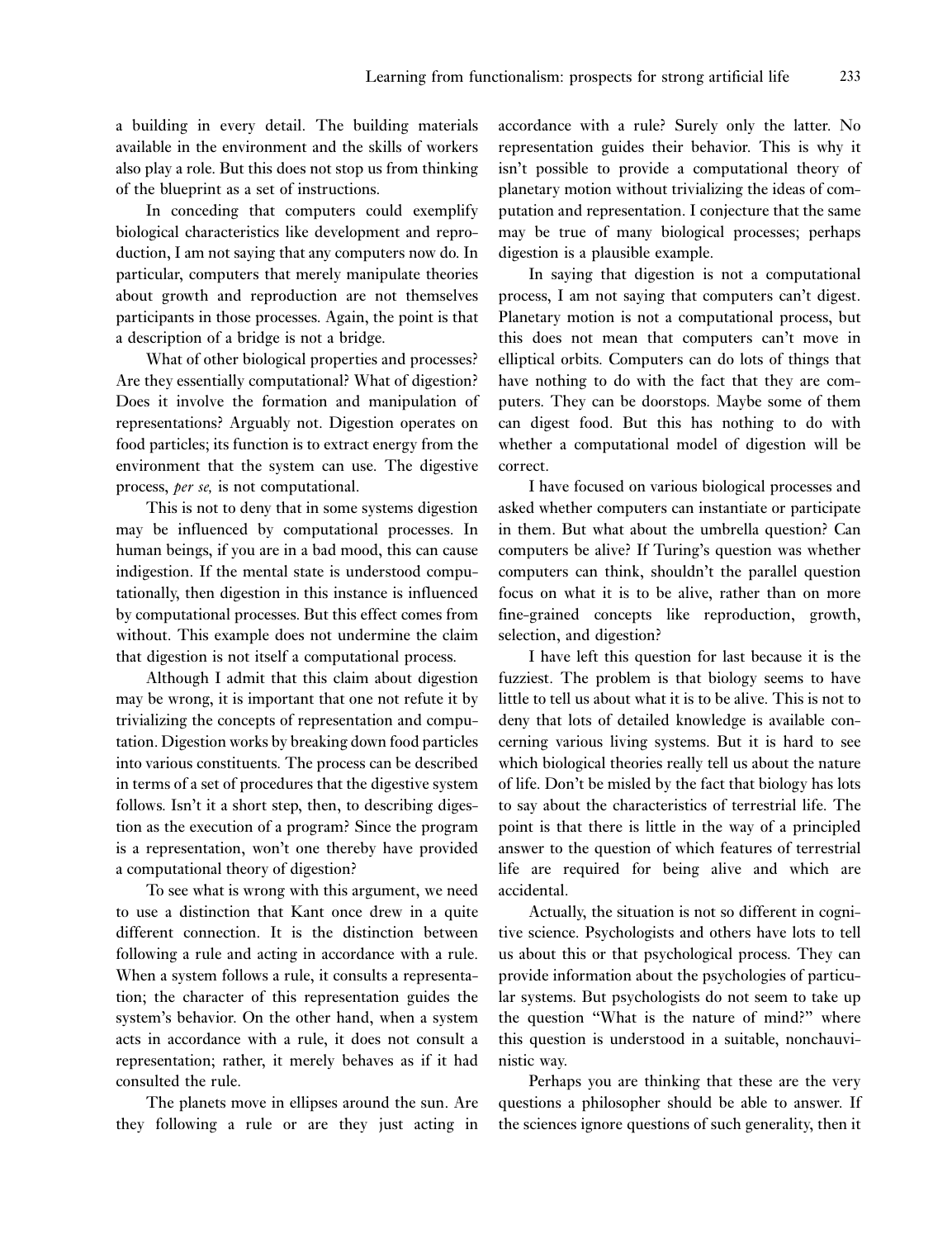is up to philosophy to answer them. I am skeptical about this. Although philosophers may help clarify the implications of various scientific theories, I really doubt that a purely philosophical answer to these questions is possible. So if the sciences in question do not address them, we are pretty much out of luck.

On the other hand, I can't see that it matters much. If a machine can be built that exemplifies various biological processes and properties, why should it still be interesting to say whether it is alive? This question should not preoccupy AL any more than the parallel question should be a hang up for AI. If a machine can perceive, remember, desire, and believe, what remains of the question of whether it has a mind? If a machine can extract energy from its environment, grow, repair damage to its body, and reproduce, what remains of the issue of whether it is "really" alive?

Again, it is important to not lose sight of the if 's in the previous two sentences. I am not saying that it is unimportant to ask what the nature of mind or the nature of life is. Rather, I am suggesting that these general questions be approached by focusing on more specific psychological and biological properties. I believe that this strategy makes the general questions more tractable; in addition, I cannot see that the general questions retain much interest after the more specific ones are answered.

## CONCLUDING REMARKS

Functionalism, both in the study of mind and the study of life, is a liberating doctrine. It leads us to view human cognition and terrestrial organisms as examples of mind and life. To understand mind and life, we must abstract away from physical details. The problem is to do this without going too far.

One advantage that AL has over AI is that terrestrial life is in many ways far better understood than the human mind. The AL theorist can often exploit rather detailed knowledge of the way life processes are implemented in naturally occurring organisms; even though the goal is to generalize away from these examples, real knowledge of the base cases can provide a great theoretical advantage. Theorists in AI are usually not so lucky. Human cognition is not at all well understood, so the goal of providing a (more) general theory of intelligence cannot exploit a detailed knowledge of the base cases.

An immediate corollary of the functionalist thesis of multiple realizability is that biological and psychological problems are not to be solved by considering physical theories. Existing quantum mechanics is not the answer, nor do biological and psychological phenomena show that some present physical theory is inadequate. Functionalism decouples physics and the special sciences. This does not mean that functionalism is the correct view to take for each and every biological problem; perhaps some biological problems are physical problems in disguise. The point is that, if one is a functionalist about some biological process, one should not look to physics for much theoretical help.

The Turing Test embodies a behavioristic criterion of adequacy. It is not plausible for psychological characteristics, though it may be correct for a number of biological ones. However, for virtually all biological processes, the behaviors required must be rather different from outputs printed on a tape. A desktop computer that is running a question/answer program is not reproducing, developing, evolving, or digesting. It does none of these things, even when the program describes the processes of reproduction, development, digestion, or evolution.

It is sometimes suggested that, when a computer simulation is detailed enough, it then becomes plausible to say that the computer is an instance of the objects and processes that it simulates. A computer simulation of a bridge can be treated as a bridge, when there are simulated people on it and a simulated river flowing underneath. By now I hope it is obvious why I regard this suggestion as mistaken. The problem with computer simulations is not that they are simplified representations, but that they are representations. Even a complete description of a bridge—one faithful in every detail—would still be a very different object from a real bridge.

Perhaps any subject matter can be provided with a computer model. This merely means that a description of the dynamics can be encoded in some computer language. It does not follow from this that all processes are computational. Reproduction is a computational process because it involves the transformation of representations. Digestion does not seem to have this characteristic. The AL research program has plenty going for it; there is no need for overstatement.